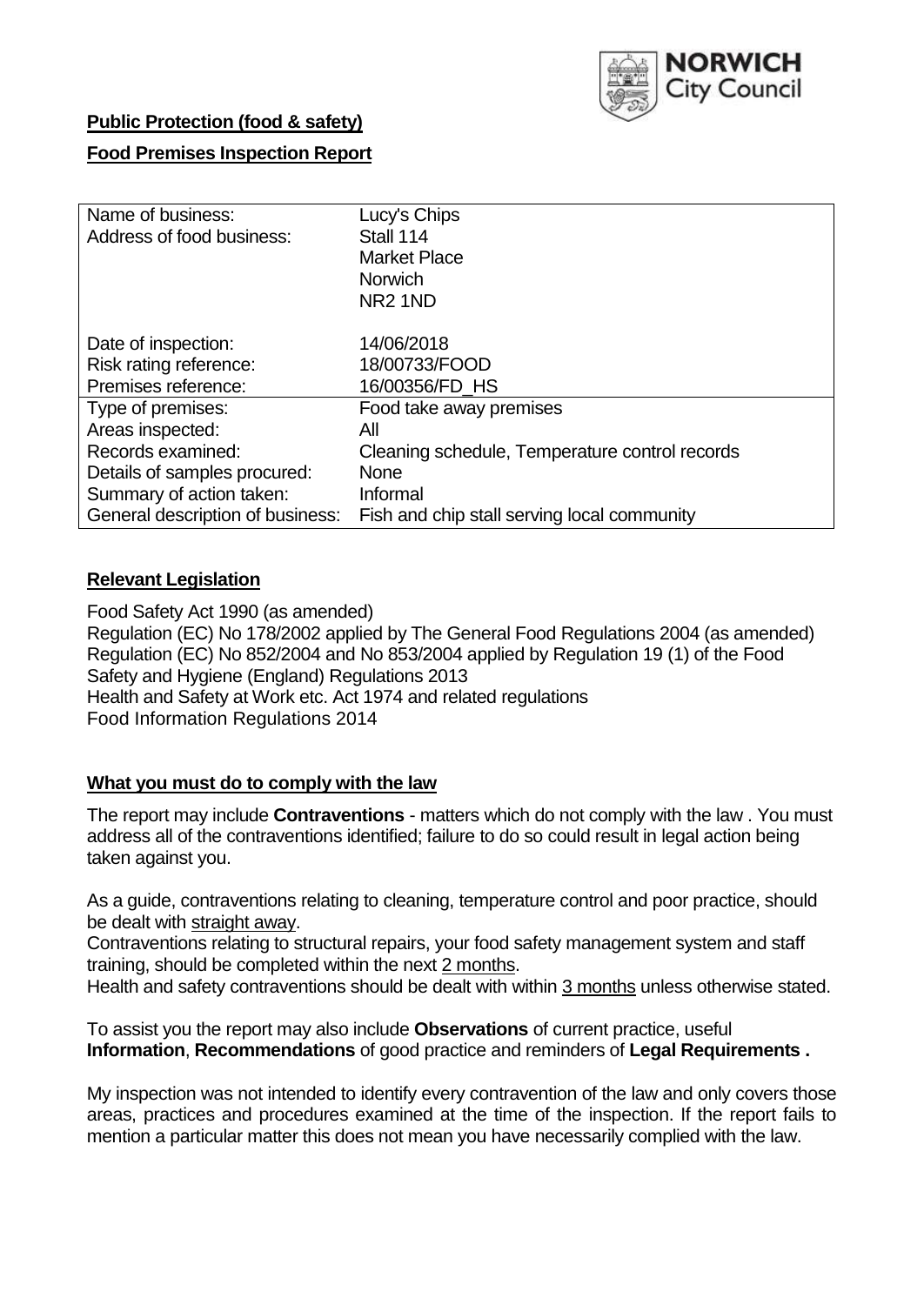# **FOOD SAFETY**

#### **How we calculate your Food Hygiene Rating:**

The food safety section has been divided into the three areas which you are scored against for the hygiene rating: 1. food hygiene and safety procedures, 2. structural requirements and 3. confidence in management/control procedures. Each section begins with a summary of what was observed and the score you have been given. Details of how these scores combine to produce your overall food hygiene rating are shown in the table.

| <b>Compliance Area</b>                     |          |    |                | <b>You Score</b> |           |    |           |    |                |  |
|--------------------------------------------|----------|----|----------------|------------------|-----------|----|-----------|----|----------------|--|
| Food Hygiene and Safety                    |          |    |                | $\Omega$         | 5         | 10 | 15        | 20 | 25             |  |
| <b>Structure and Cleaning</b>              |          |    | $\overline{0}$ | 5                | 10        | 15 | 20        | 25 |                |  |
| Confidence in management & control systems |          |    | $\overline{0}$ | 5                | 10        | 15 | 20        | 30 |                |  |
|                                            |          |    |                |                  |           |    |           |    |                |  |
| <b>Your Total score</b>                    | $0 - 15$ | 20 | $25 - 30$      |                  | $35 - 40$ |    | $45 - 50$ |    | > 50           |  |
| <b>Your Worst score</b>                    | 5        | 10 | 10             |                  | 15        |    | 20        |    |                |  |
|                                            |          |    |                |                  |           |    |           |    |                |  |
| <b>Your Rating is</b>                      | 5        | 4. | 3              |                  | 2         |    |           |    | $\overline{0}$ |  |

Your Food Hygiene Rating is 5 - a very good standard



## **1. Food Hygiene and Safety**

Food hygiene standards are high. You demonstrated a very good standard of compliance with legal requirements. You have safe food handling practices and procedures and all the necessary control measures to prevent cross-contamination are in place. Some minor contraventions require your attention. **(Score 5)**

### Contamination risks

**Contravention** The following exposed food to the general risk of cross-contamination with bacteria or allergens or its physical contamination with dirt or foreign objects:

uncovered spratts in a pot located in fridge door

**Observation** Contamination risks were generally controlled well

#### Hand-washing

**Observation** Hand washing was managed well and wash-hand basins were well stocked with hand cleaning material.

### Personal Hygiene

**Observation** I was pleased to see that standards of personal hygiene were high.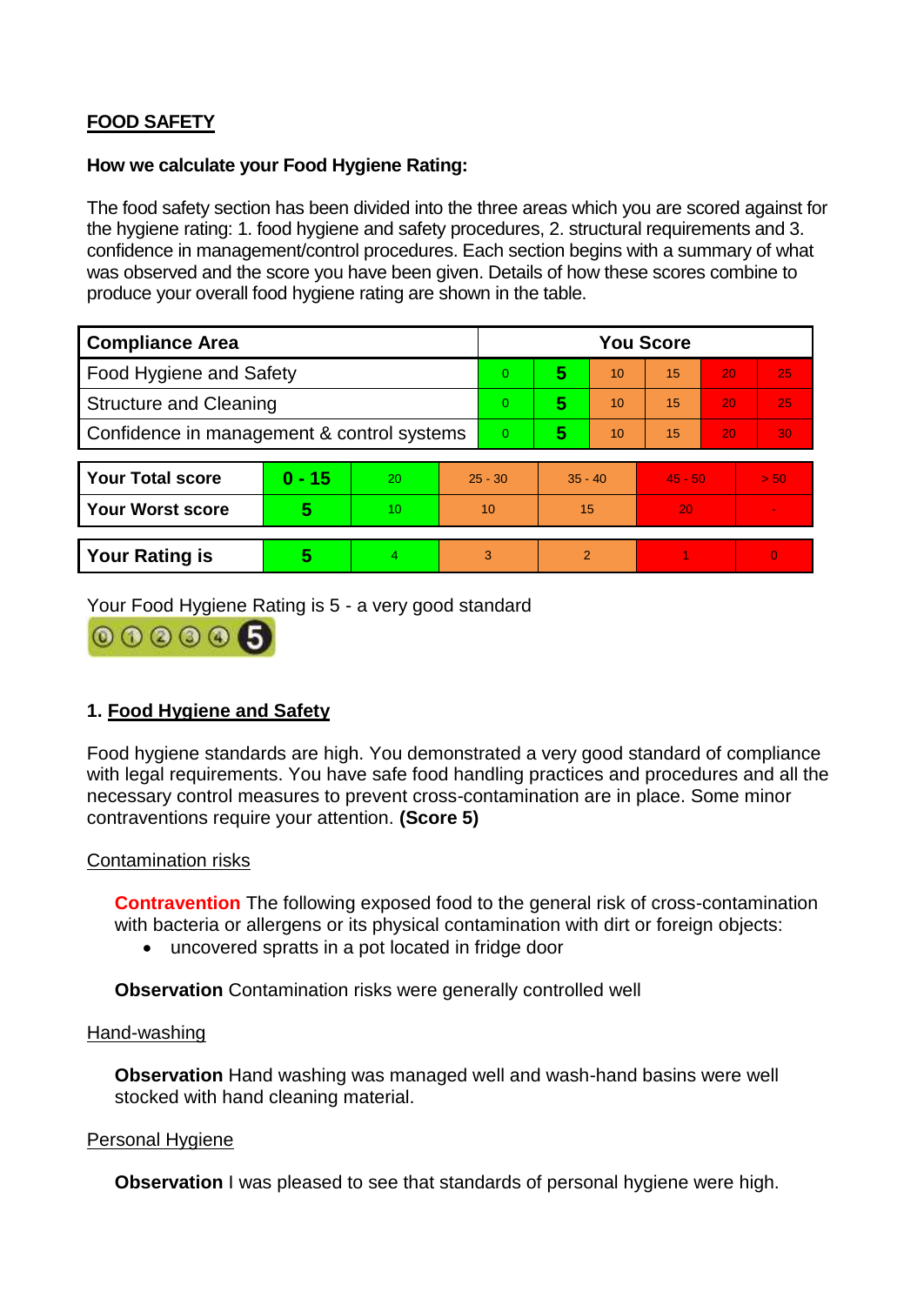## Temperature Control

**Observation** I was pleased to see you were able to limit bacterial growth and/or survival by applying appropriate temperature controls at points critical to food safety and that you were diligently monitoring temperatures.

## **2. Structure and Cleaning**

The structure facilities and standard of cleaning and maintenance are all of a good standard and only minor repairs and/or improvements are required. Pest control and waste disposal provisions are adequate. The minor contraventions require your attention. **(Score 5)**

### Cleaning of Structure

**Contravention** The following structural items were dirty and require more frequent and thorough cleaning:

• runners to main door into the premises

**Observation** The kitchen had been well maintained and the standard of cleaning was high.

### Cleaning Chemicals / Materials / Equipment and Methods

**Observation** I was pleased to see that the premises was kept clean and that your cleaning materials, methods and equipment were able to minimise the spread of harmful bacteria between surfaces.

## **3. Confidence in Management**

A food safety management system is in place and you demonstrate a very good standard of compliance with the law. Food hazards are understood properly controlled managed and reviewed. Your records are appropriate and generally maintained. Your staff are suitably supervised and trained. You have a good track record. There are some minor contraventions which require your attention. **(Score 5)**

### Type of Food Safety Management System Required

**Observation** Your SFBB/food safety management system was in place and working well. I was confident you had effective control over hazards to food.

### Proving Your Arrangements are Working Well

**Contravention** The Management sections in your Safer food Better Business (SFBB) pack are intended to demonstrate you are in day-to-day control of the hazards to food. The following Management sections were either missing, incomplete or not up-to-date: